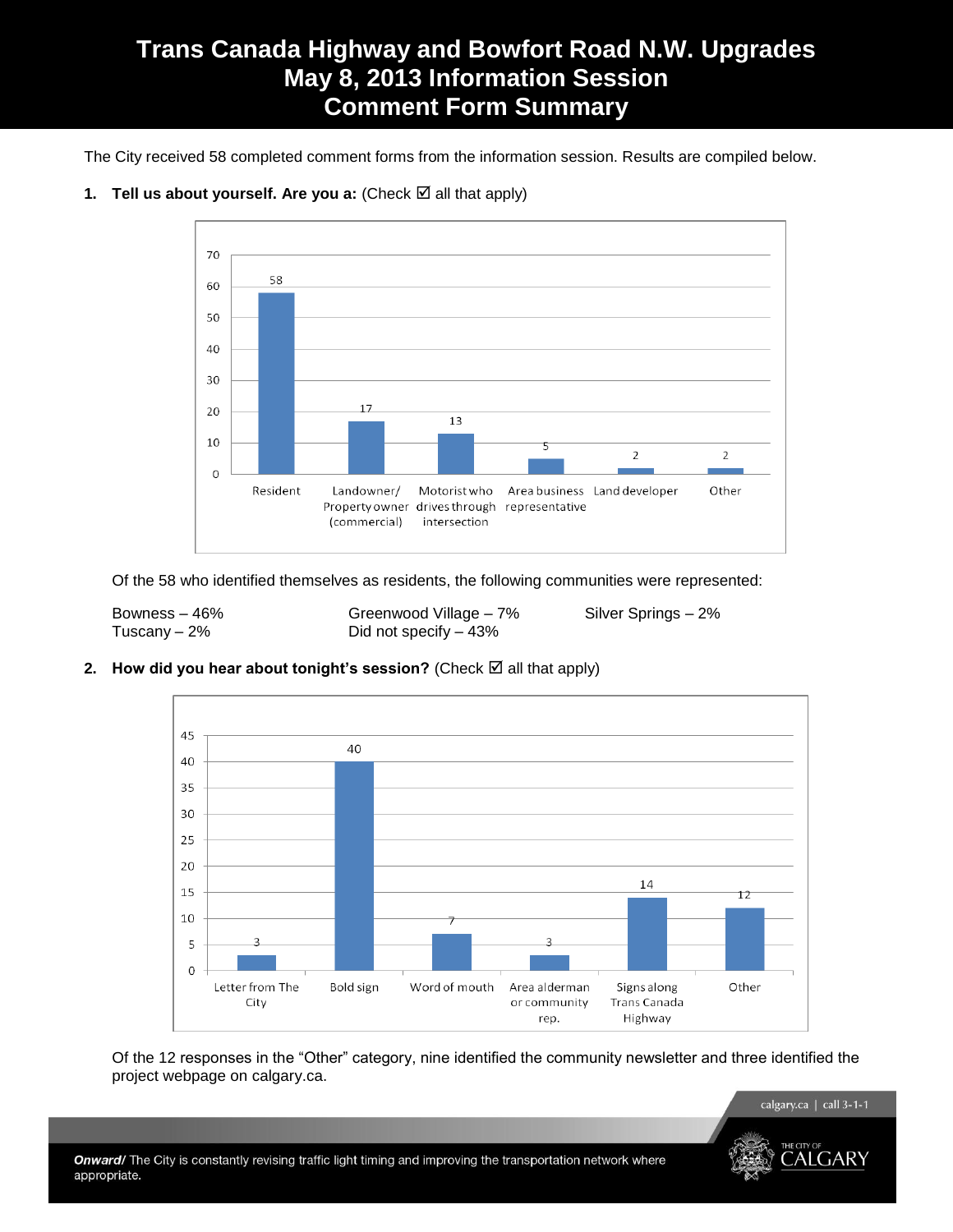# **About the planned intersection improvements**

The City needs to defer the interchange plan (as approved) until full funding is available and plans to implement intersection improvements to address existing traffic issues at the intersection until an interchange can be built.

**3. Do you agree with the recommendation to implement the planned intersection improvements?**



Among those who agree with the planned intersection improvements, some of the key themes heard from the comments include improvements to traffic flow and safety, and a support for interim improvements before the main interchange is built.

Among those who disagree with the planned intersection improvements, the primary concern raised was short-cutting traffic that may increase as a result of the dual turn from 16 Avenue onto Bowfort, and the congestion that may result.

Please see pages 4 and 5 for a record of all the verbatim comments.

**4. What impact do you think the planned intersection improvements will have on the existing traffic issues?**



In general, the comments reflect a recognition that some improvements will be made to east/westbound traffic along 16 Avenue, and support of the dual lane turns from Bowfort Road onto 16 Avenue; however, concerns were raised that the intersection improvements will increase traffic from 16 Avenue onto Bowfort Road and 83 Street.

Comments also identified existing congestion and safety concerns at Bowfort Road and Bowridge Drive, and 83 Street and access to and from Greenwood Village that are not addressed by the short-term intersection improvements.

Please see pages 5 and 6 for a record of all the verbatim comments.

## **5. Are there any other existing traffic issues that have not been identified or should be addressed at this intersection?**

In general, the comments identified pedestrian and cyclist safety as an issue, including a desire for improved sidewalk and pathway connections, and visibility of crosswalks.

When it comes to traffic issues, they are more difficult to identify because many comments made suggestions or recommendations, but was less clear about the specific issues that need to be addressed. Some issues identified include safe access to and from Shell station, Sandman Hotel and other businesses, and Greenwood Village, and traffic safety at the Bowfort Road and Bowridge Drive intersection.

Please see pages 6 to 8 for a record of all the verbatim comments.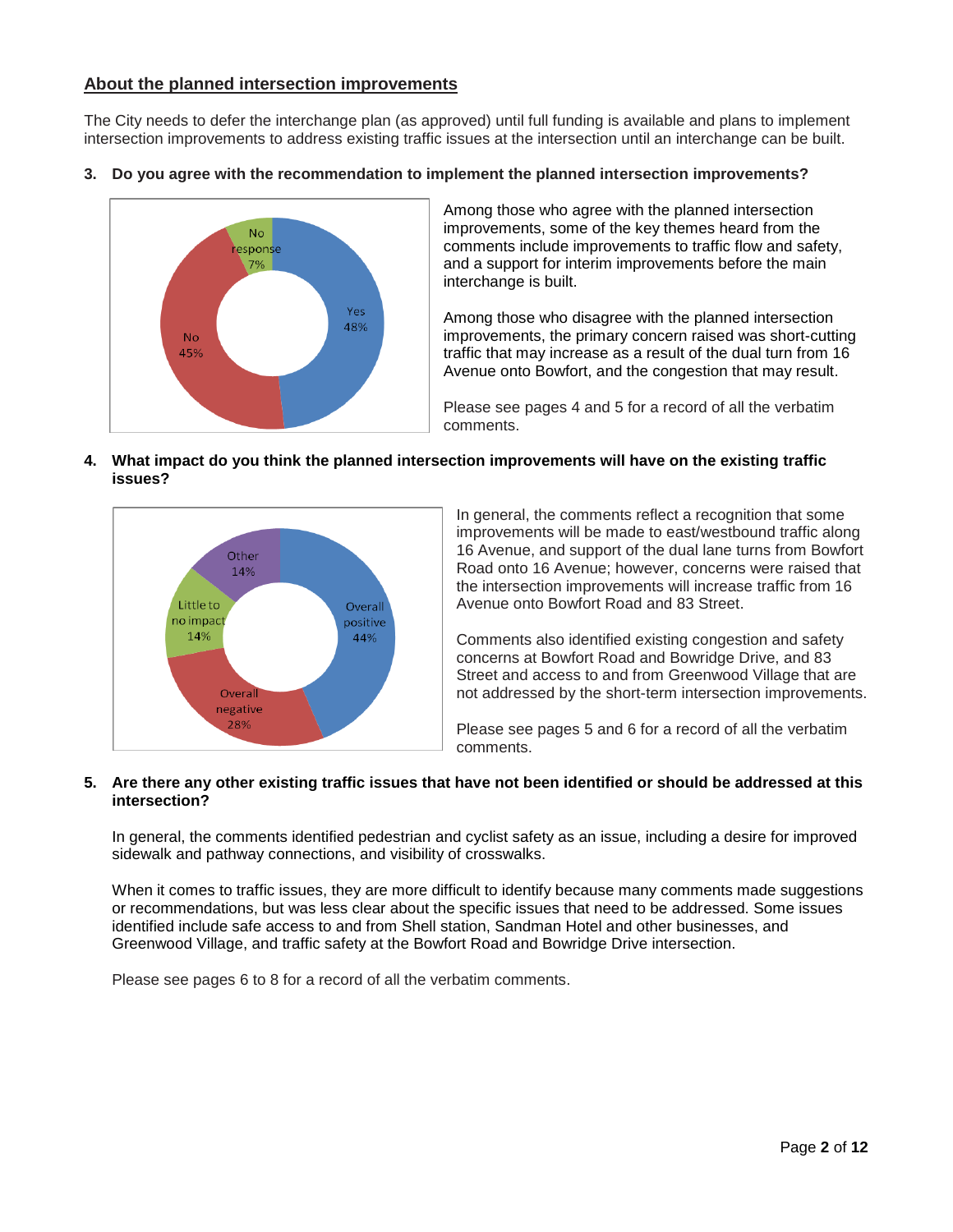# **About the revised interchange plan**

The City is proposing a revised interchange plan that has less impact on adjacent landowners. It also allows the interchange and supporting road improvements to be constructed in phases.

- **6. What do you like about the interchange configuration proposed?** Please see pages 8 and 9 for a record of all the verbatim comments.
- **7. What do you dislike about the interchange configuration proposed?** Please see pages 9 and 10 for a record of all the verbatim comments.
- **8. What other issues, concerns, or considerations do you think the revised interchange plan should take into account?**

Please see pages 10 and 11 for a record of all the verbatim comments.

# **About tonight's session**



**9. Please indicate your level of satisfaction with the following aspects of tonight's session.**

*Note: Six of the comment forms received did not include responses to this question.*

**10. What can we do differently to change your level of satisfaction with the aspects above?** Please see pages 11 and 12 for a record of all the verbatim comments.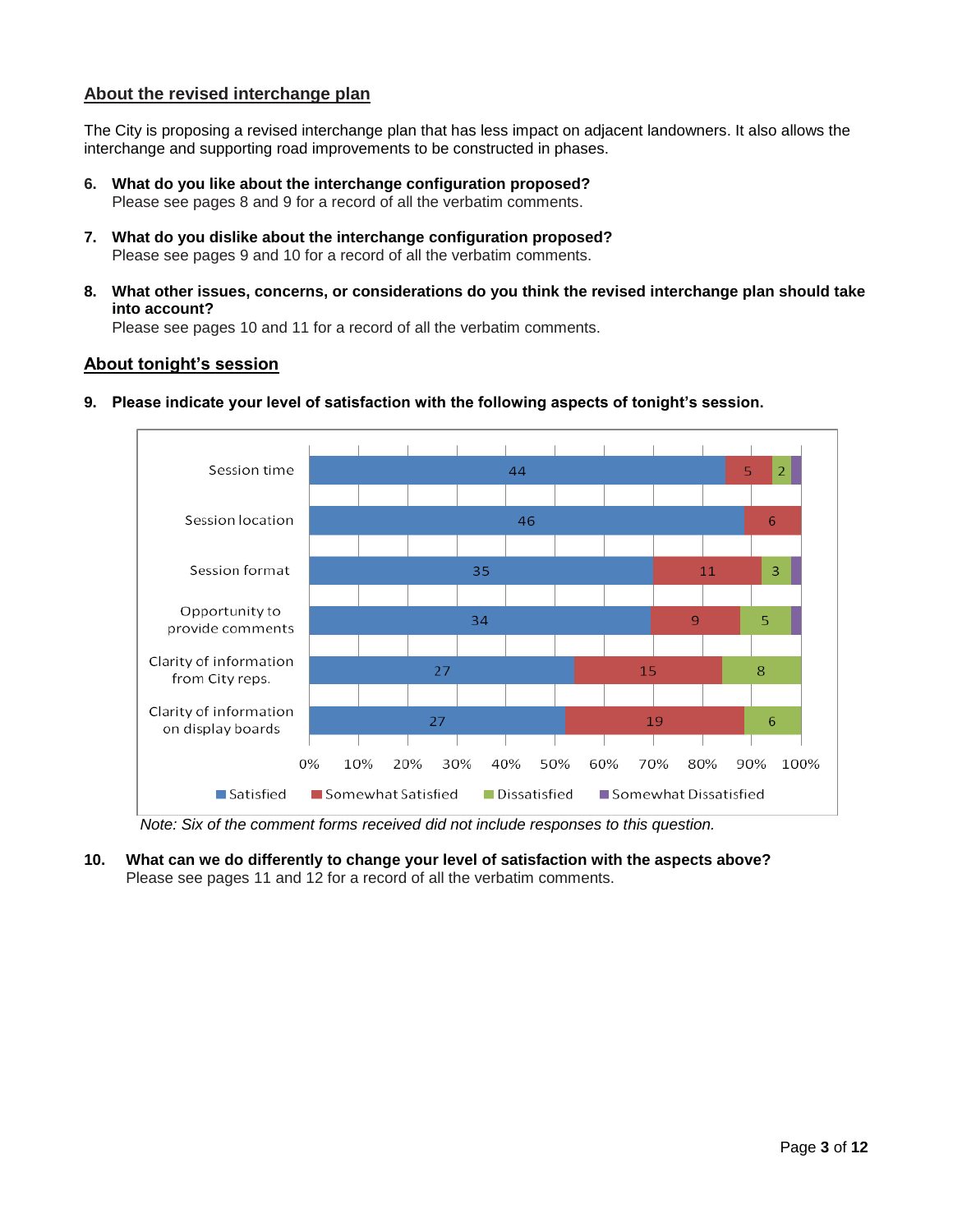# **Verbatim Comments**

# **About the planned intersection improvements**

- **3. Do you agree with the recommendation to implement the planned intersection improvements?**
- Yes, I agree with the basic concept, not with time estimates on interchange
- It will make traffic cutting through Bowness totally out of control
- Traffic cutting through Bowness will accelerate and be out of control, right now traffic is accelerating due to the Nose Hill construction, City planners said that wouldn"t happen!
- I can"t see how this will help the congestion (Bowfort Shell / Sandman). If lights were installed at that spot it may be better.
- Interchange needs to be built now
- The intersection is not the issue but Bowfort Rd is the issue due to high congestion on the north side of the highway
- Needed more clarity on what the change of lights means need advanced lights for turning
- Only if no further development is considered for that immediate area
- This is an already very busy intersection, not suitable for expanding business in that immediate area. It is seasonally worse with holiday traffic.
- It will solve some of today"s problems without restricting access in and out probably for 20 years.
- To improve traffic flows and reduce congestion, therefore some time and money, also improve safety.
- The signal lights to be installed and the double turning lanes only improves Trans Canada issues but invites cut-thru traffic via Bowfort/83 Street into Bowness. The community once again will be back to traffic issues and cut thru.
- I agree something needs to be done but would like it to be the interchange, not just a short-term solution that will likely stay for 10-20 years.
- For the short term the dual turn lanes, advanced turning light and move of pedestrians crossing the Trans Canada on the west side make sense. However you"ve focussed to much on vehicular traffic and not thought about cyclists and pedestrians.
- Long overdue!
- Better than nothing
- We need to do as much as possible to better use COP.
- This area needs at least a small improvement to alleviate traffic problems at this spot.
- It is a "band aid" fix the problem properly. Elect an Alderman that will support The City / area in trying to get funds to improve the roads in the community.
- I'm concerned about 2 lanes onto 83 Str, as it will make it easier for more traffic to come into our neighbourhood, 2 lanes out – Yes
- This will result in increased cut through traffic through Bowness. It was a City promise to detour cut through traffic
- I use this intersection twice a day and it is very congested and dangerous
- This will cause more congestion on Bowfort on to 83<sup>rd</sup>. This is a very dangerous situation already.
- The additional south lane only. (Not the approved final plan). The interim proposal to add a southbound lane is an excellent step. The ultimate interchange approved by Council is a monster which should never be built.
- It will help short-term but reality is it will only cost more the longer we wait for an interchange.
- The intersection is way over capacity and it is a hazard. There are going to be more, major accident/fatalities. It needs an overpass!
- The interim plans seem to miss the mark of 'minimal' expense. i.e. a  $2^{nd}$  turn doesn't need to be constructed, just allow dual turns with current lanes.
- Because the car lines will not be as long (on the waiting to get through the lights)
- Will result in measurable improvements in traffic flow and (hopefully) safety for vehicles and pedestrians alike (this assumes dedicated left turn signal light and not simply an additional turn lane).
- Improve traffic flow, improve safety for everyone
- Dual left from 16 Ave, north onto Bowfort recipe for disaster
- The proposed dual left turn from 16 Ave east to Bowfort Rd north will actually cause more traffic issues and 16 Ave westbound is not a major traffic issue.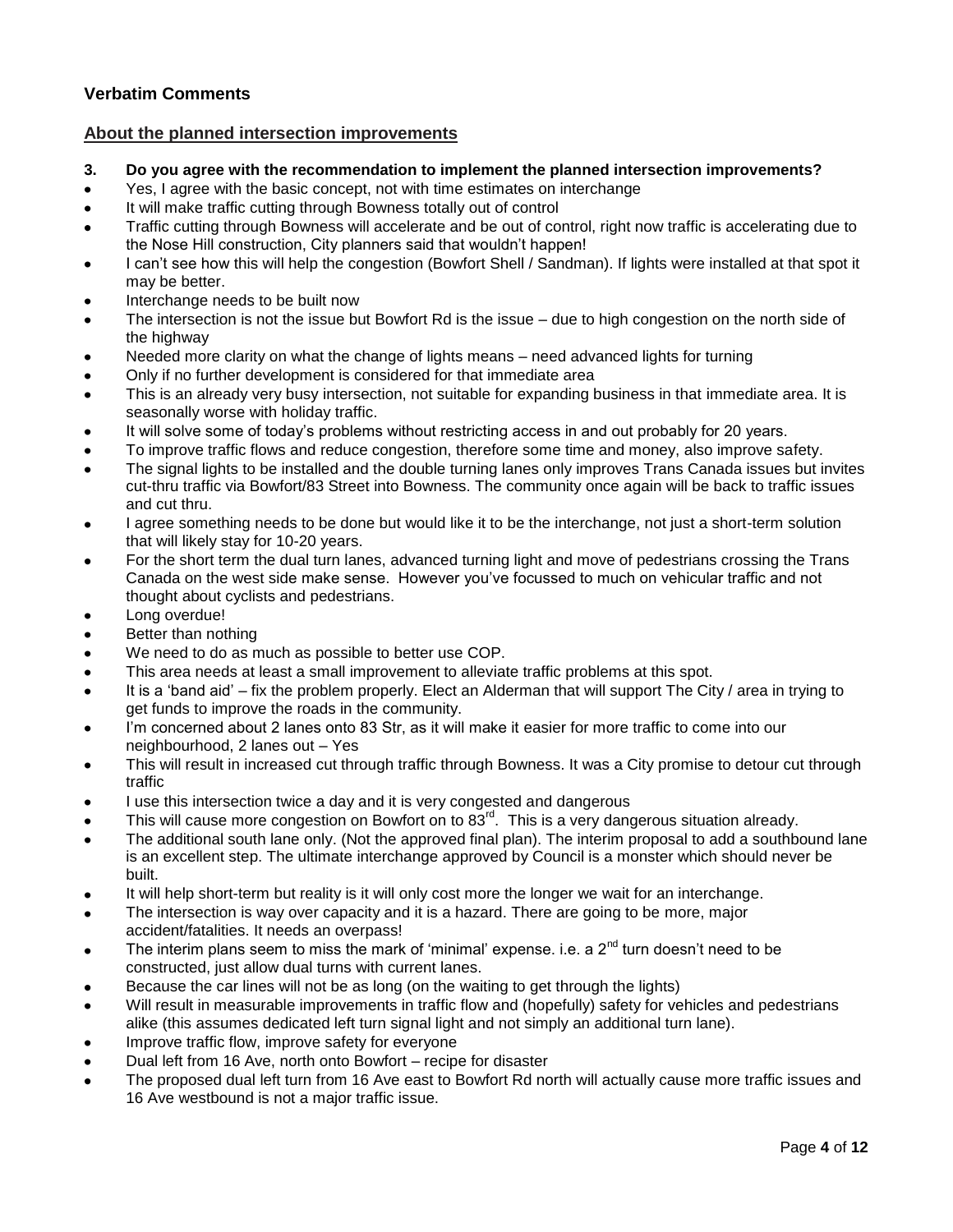- Agree with 2 lanes turning left from Bowfort to Trans Canada, but not with 2 lanes turning right from Trans Canada to Bowfort Rd. This is never an issue and 2 lanes would encourage more cars into the community.
- I like the two lanes leaving Bowfort Rd onto 16<sup>th</sup> but do not agree with 2 turning lanes from 16<sup>th</sup> onto Bowfort. This further encourages people to cut through our community. Flow problems is out, not in.
- Bowfort Rd
- I agree these interim measures will help. I would have liked to see the pedestrian issues addressed on Bowfort Road at Sandman Inn, PetroCan, Shell – no sidewalks, no signs, no crosswalk.
- Don"t want to encourage more traffic through Bowfort Rd
- The interchange needs to be built now!! Anything less is a waste of money.
- Hopefully changing the intersection will increase the flow of traffic without the long line ups.
- Phase 1 dual southbound/east lanes is needed. Phase 1 dual eastbound/north will cause further congestion potentially at the Sandman Hotel stop sign to Bowfort Rd. Reassess this location for Phase 1. Phase 2 will align with the COP growth.
- A stop gap solution until overpass is built.
- There will be no way to exit or enter coming from Banff (west)
- Because of costs needing to be controlled at the same time some improvement will help a lot.
- Development / land population density was approved on full interchange. Cost of dealing with approved plan, changes (paperwork)?
- This is a far larger project than I remember being presented at other meetings. With the addition of about 2000+ in Greenbriar, this is going to be a very busy traffic area. And I don"t see it lessening only getting worse as the city expands. 83 St is still used instead of Stoney Trail by many people.
- Leave it alone. Give Greenbriar and COP complete new roads with lights and intersection.
- Will make traffic worse
- Doesn"t address huge problem in front of Denny"s cars going in 3 different directions.
- There is a need for a turn signal but other issues must be addressed to make Bowfort Road safe as well as an interchange.
- **4. What impact do you think the planned intersection improvements will have on the existing traffic issues?**
- Requires uninterrupted east/west flow to remotely work
- Some key problems will be addressed with 2 turning lanes. However I suspect that there will be more traffic on 83 St despite it being a 2 land road. Traffic has lessened only slightly with the Stoney Trail. I still have problems turning off my street onto 83 and rarely use this street because of the problem. I would like to see 83 St as a deadend!
- Any improvement is an improvement, especially 2 turn lanes onto 16 Ave E
- Too many controlled intersections
- Looks like it will speed up turning and backup at light
- Traffic issue on Trans Canada Highway as much as problem as on Bowfort Rd. These lights are Trans Canada need to go!
- With additional lanes the flow should be faster
- More traffic on my street. Widening the road will encourage more traffic to use Bowfort Rd
- It will be positive with respect to leaving Bowness but will have no impact or a negative impact in the other direction
- Only positive if no turning off  $16<sup>th</sup>$  from 2 lanes. Flow problems is out, not in to the community
- The 1<sup>st</sup> Phase will only help getting traffic off Bowfort Rd southbound. The issues on Bowfort Rd northbound will not be improved in Phase 1. Phase 2 will be helpful
- The capacity at this intersection is huge it requires an overpass to service SW Calgary and West Calgary, Bowness, etc.
- The population in the area (Bowness) isn"t growing at an unprecedented rate. Most have already re-routed through Stoney Trail.
- As a long term Bowness resident and land owner, I am frankly very disturbed by the original approved interchange designed and feel that it is a waste of 100 million dollars that could be more ....... (illegible)
- The turn to Greenwood Village goes off of Bowfort on a corner. This is very dangerous and will only be worse.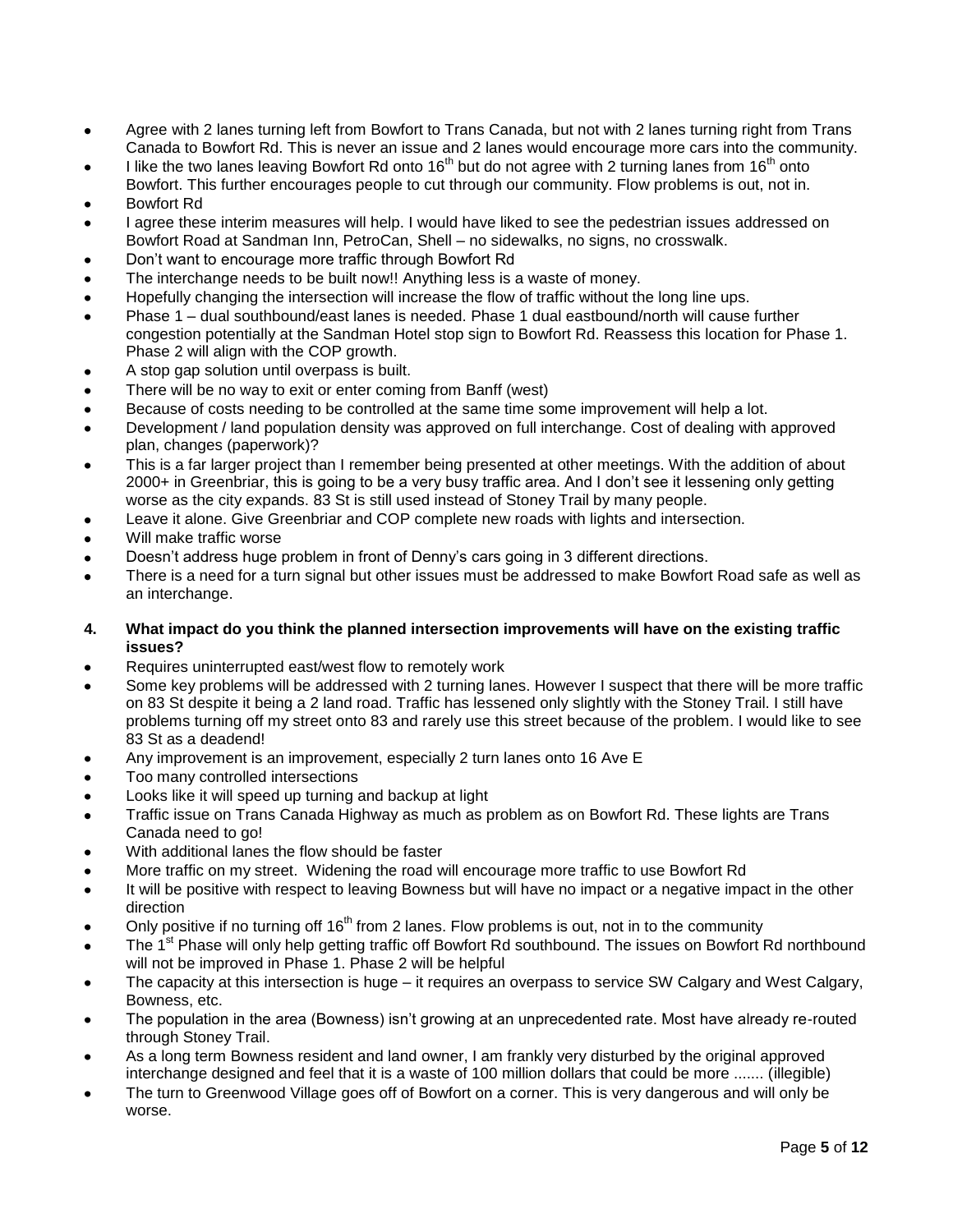- Major traffic requirements are to service existing COP traffic
- Bowfort Rd on the north side of 16 Ave is a dogs breakfast! The corner at the PetroCan / Sandman Inn / Liquor Store
- The timing of lights will make a difference. There will be more traffic lined up for 2 turn lands (down Bowfort)
- Bottleneck will move north towards the 4 way, doesn't address summer holiday traffic using businesses in that area
- Southbound traffic queque most likely includes traffic from communities outside Bowness because access is poor. Westbound queue is mostly for Stoney Trail. Just like Crowfoot/Nose Hill Dr – the interchange brought much more traffic
- Simpler 'clean' quickly constructed I hope
- Key traffic issues (EBT in AM peak and WBT in PM Peak) will not be addressed. It's better but not slow. The queues will remain high but the SB and NB movements will improve gradually.
- Invites more traffic to cut thru to 83 St into Bowness
- It will help somewhat but will not deter people from driving through Bowness instead of using Stoney Trail
- Some positive impact to help traffic flow at the intersection but no thought to safety concerns for pedestrians, particularly xxxxxx. The spaghetti of roads and egress/access points coming north on Bowfort for gas, snacks, or hotel.
- You haven"t solved the problem of cars coming out on the east side of the Sandman trying to turn left onto southbound Bowfort towards TC. This backs up especially from people who drive through the hotel property.
- People staying at the hotel, kids coming off buses to to go COP or get a snack, cyclists and pedestrians who live in the area must risk their safety trying to cross this spaghetti of roads and business entrances with two 90 degree corners and a steep road with no paved sidewalks or crossing controls. Please think beyond cars when planning Calgary transportation.
- Due turn northbound on Bowfort from eastbound TC will result in 2 lanes coming into a various constricted area with turnoffs left and right into gas stations, mini-malls, fast good and stores along with a 90 degree bend. Many of these drivers will be tourists, unfamiliar with the layout and unfamiliar with what land to be in. This will result in many cars desperately trying to switch to the other lands – huge potential for collisions.
- Hope there will be advanced green signal for SB traffic turning left
- Demand at peak flows will still greatly be exceeded
- Get traffic flowing is a must
- There are equal/bigger traffic issues further east (morning backup from Home Rd often extends to Sarcee). This will help a bit but that still remains
- More accidents from confusing lanes. There has already been numerous accidents from cars going straight thru and people turning into them.
- It will increase short cuts through our neigborhood. We live on the corner of 83 and BowGlen and would like some sort of closer/or lanes out onto Bowness Rd as its too busy
- Increased dual left turn on Bowfort to 16 Ave, will encourage traffic to cut through Bowness via 83 St
- It will overload Bowness Road and impossible with a Greenbriar development
- Overload residential Bowness Roads especially with the Greenbriar development
- More traffic is going to exceed your initial planning
- If the proposal goes thru people will take Bowness Road and 34<sup>th</sup> past Assumption School. Do we really need this?
- Yet another construction project on the edge of Bowness, we"ve lived with it for 10 years

## **5. Are there any other existing traffic issues that have not been identified or should be addressed at this intersection?**

- Keep advance green on TC and left to Bowfort Rd
- The proposed interchange portion north of the TC should be completed with the existing funding as this would provide the greatest benefit
- Bowfort Rd + 83 St desperately needs to be widened. There is no shoulder and no sidewalk for pedestrians, this is very unsafe.
- Pedestrian use of Bowfort Rd needs to be addressed. Yes there is a pathway but people don"t use it. We walk on the road with no shoulder. This needs a solution.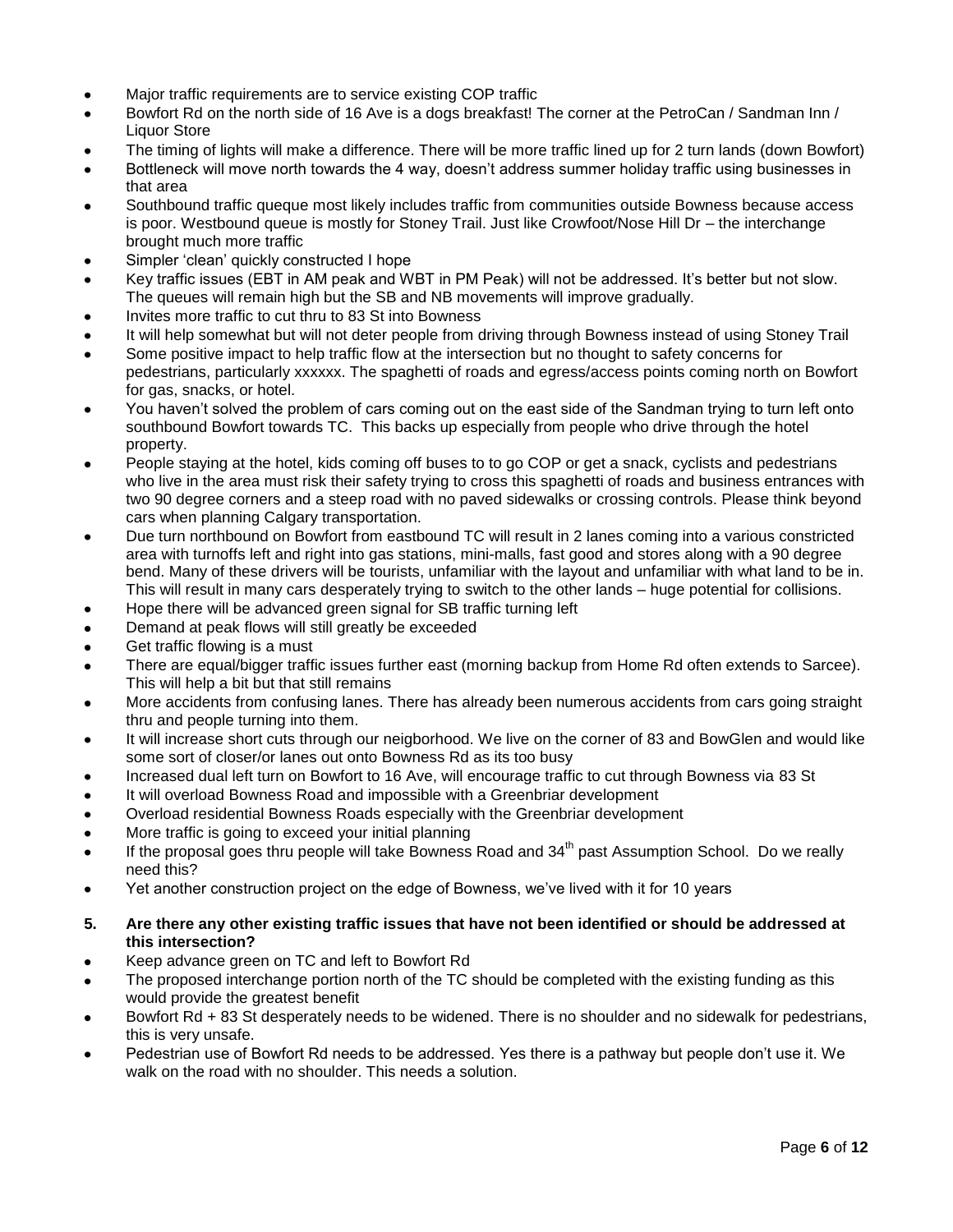- Long range planning for a separate access into Greenbriar and developments separate from Bowfort Rd
- I am mostly concerned about temporary impacts due to construction and subsequent increases in traffic volume on 34 Ave between 83 St and Sarcee Trail. Anytime we have traffic stoppages on Bowfort Rd or Bowness Rd we see a huge increase on 34 Ave. I would like to see some consideration to temporary calming measures to prevent cut through on 34<sup>th</sup>. Also, lots of children cross 83 to the school (Belvedere) as it is people do not stop for kids. Any extra work to improve the pedestrian crosswalk at 34 & 83rd would be great
- Exit from existing business area onto Bowfort
- Transit bus stops in front of Shell & PetroCanada can they be relocated or "bus stop" lanes put in?
- Requires dedicated left turn signal light (even with only 1 lane, this would help traffic flow and safety)
- Need left hand turn signal @ intersection for north and south turns onto TC
- I would suggest that consideration be given for interim pedestrian safety
- Entrance into the existing Shell location can be hazardous for NB traffic
- Bowfort 33 Ave crosswalk
- Need advanced green traffic lights north and south onto TC
- If COP was not where it was there would be no need for lights. Maybe moving the access and entrance to COP would be an option.
- More access to TCH and Stoney Trail further west for Olympic Park or Greenbriar
- Access for COP and Greenbriar must be further west onto Stoney Trail
- The turn @ Bowfort / 83 St (uphill to Greenwood Village). This is an extreme hazard now! With the proposed change we will have to deal with two lanes merging and then stopping behind vehicles turning to go to Greenwood.
- 2 lanes out of Bowfort onto 16 Ave would be good, just not into as its going to put too much traffic into our community
- Traffic turning left into Bow Cycle off Bowfort Rd (or the liquor store or Wendy"s) creates problems. How extra lane there for turns
- Need for pedestrian/cyclist overpass? Short (or long term) will there not be a need to provide safe(r) passage to east slopes / COP access?
- More so at the end of the proposed is where problems will arise
- Pedestrian access / light scheme. With straight traffic it may not be the double increase proposed
- The road (Canada Olympic Drive) is also over capacity and now services way more people than it was built for
- Access to the Bowridge Drive businesses (4 pts, McDonalds, Bona Roma, liquor store, etc). How will their traffic be affected during construction?
- Better access to existing lands if final approved plan ultimately is developed.
- Traffic signs (crosswalk warnings, speed limit) are missing and/or inappropriately placed marking the land hazardous for pedestrians.
- Interchange required to complete development at Western Gateway
- They are proposing no sidewalks, where do we walk or ride on the bike path from there?
- Close the gate at the top of Win Sport, then there"s no thru traffic. There is enough from Win Sport without communities on hill shortcutting
- The Bowfort Rd / Bowridge Dr intersection is dangerous with people running stop signs this won"t change
- Access to Bowridge Dr dangerous for Bowfort Rd thru traffic or people turning onto Bowridge. People run stop sign all the time and block traffic to turn left
- The elimination of the blind corner at Bowfort WB and 83 St, the crazy entrance to the Shell station
- The EB and WB through traffic on TCH
- 83 St should be addressed now / the proposed development and road access from Greenbriar and commercial has not been identified for 83 cut thru and will be a disaster directed with the proposed sit and roads plans with commercial traffic
- Very poor signage. Traffic going SB on Bowfort Rd no signs overhead alerting people to what lanes to where. A near accident almost every day especially in winter when traffic leaves COP
- Every member of design team should be required this summer to use this intersection during peak rush hours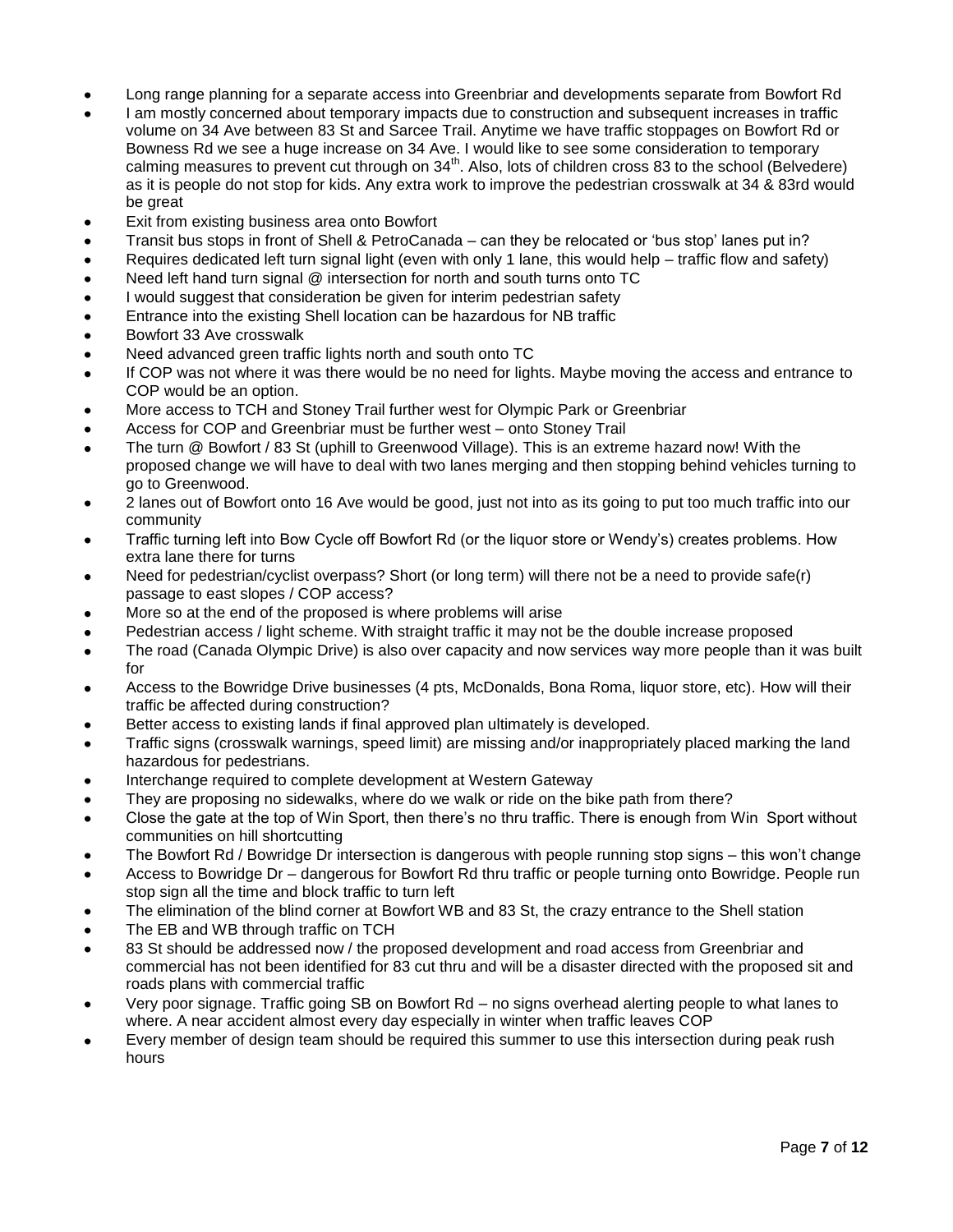- I personally think the traffic noise has increased significantly and I understand we are close to the TCH. However I think this will increase dramatically with the addition of turning lanes and more traffic cuts through Bowness.
- Drivers coming from COP wanting to go further down Bowfort Rd "in the turn lane" to 16 Ave West will go straight thru on us causing accidents. Should be improved with/new 2 turn lanes and red lights for COP traffic.
- The road and lanes will be slow and narrow for a travel trailer
- Left turns to get into Sandman
- Sarcee Trail interchanges needs ultimate fly-over from SB Sarcee to WB TCH
- Until the construction of Winsport and Greenbriar are finished the traffic issues won"t be known for sure
- If you built it they will come
- A crosswalk with lights is needed on 83 St and 33 Ave as visibility is very bad for pedestrians as car go down Bowfort Rd
- 83 and 33 ( $1<sup>st</sup>$  intersection downhill) needs a flashing light crosswalk it's dangerous there

# **About the revised interchange plan**

- **6. What do you like about the interchange configuration proposed?**
- Like this proposal but not sure it is the most efficient use of the funds available. Better to wait and use the dub out dirt to fill (build up) Bowfort Rd at the same time.
- **Nothing**
- Revised change is a bad idea
- Basic design is ok
- All of it
- I love this
- This would solve all traffic issues into and out of Bowness, as well as on Highway 1. Excellent idea
- I understand that it will be good for the TCH but what about Ald Hodges"s promise of deferring traffic from Bowness?
- If it makes the flow of traffic faster it is a good proposal
- The revised interchange is a good improvement. No need to stage, as it all needs to be built at once.
- Slow, hurry up and wait
- I like the fact that there will be temporary changes to help before the main interchange is built i.e. the 2 turn lanes onto 16 Ave EB from Bowfort Rd stopping oncoming COP traffic at McDonalds, exist traffic back onto 16<sup>th</sup> or Bowfort
- Not much
- It allows traffic to flow freely east/west so hopefully people will quit cutting through Bowness
- The interchange should be built now, not just traffic lights for band-aid fix.
- Good
- Not much it restricts access to the trailer park. Overloads 83 St especially in summer east to Bowness Park and West to Bowness
- I will likely travel through Bowness to avoid that interchange because the volumes will be ridiculous
- Only OK, if no further development requiring access to Bowfort Rd is allowed
- Too many lights to go EB on TCH
- If this will be changed in our lifetime (near future) that would be an asset.
- You are not proposing a revised interchange, you are taking out the planned interchange and putting on a band aid
- EB TC turn
- The fact that is not going to be built as designed and approved by council until further funding is available
- Reduces traffic congestion on Bowridge Dr / Bowfort Rd
- Traffic will hopefully be calmer and this will be a safer roadway. Currently it is not safe.
- I like it best
- Minimal disruption so presumably a low cost, short term fix
- Simple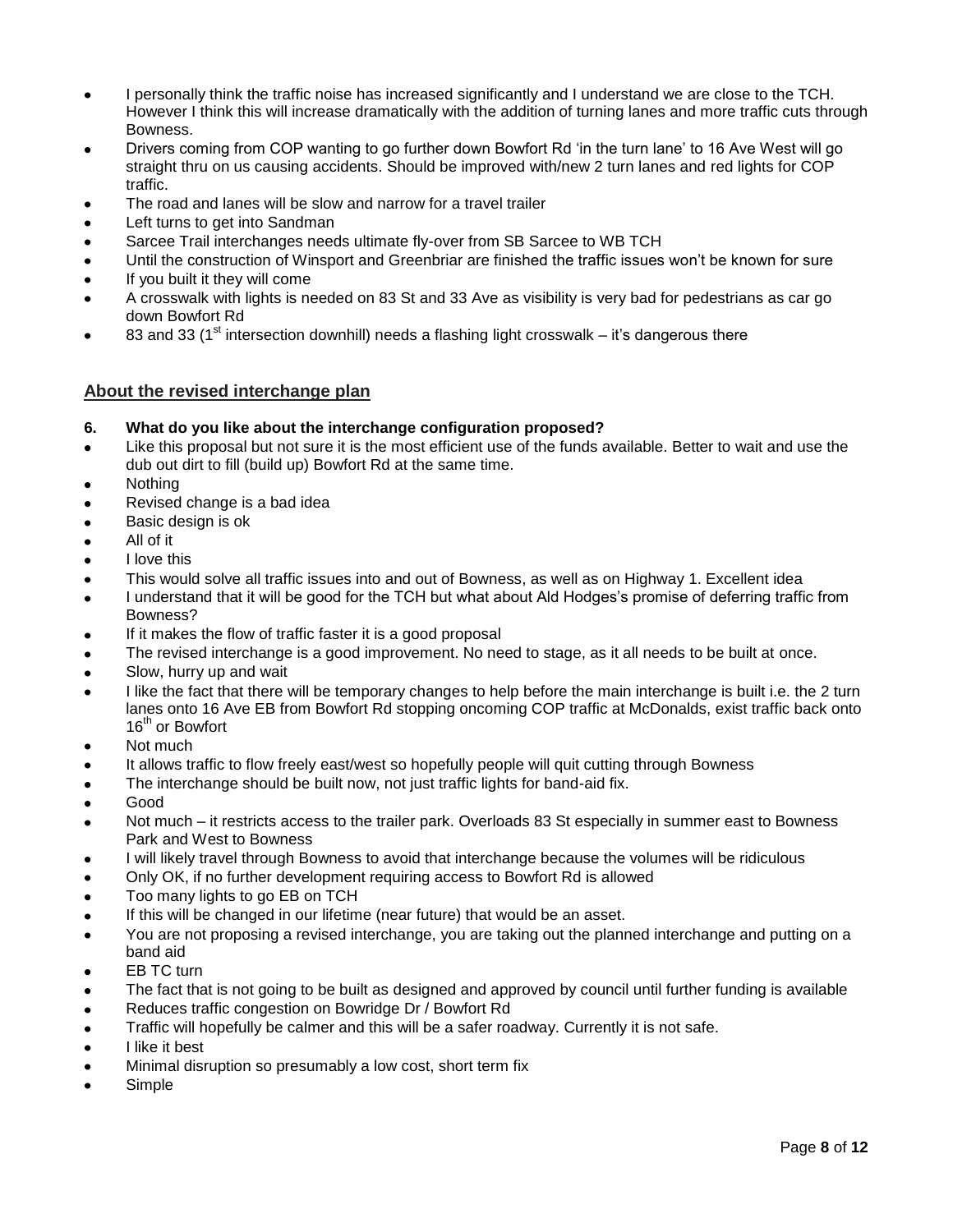- I like the final idea but traffic would have to be stopped from accessing the neighbourhood north of Bowness Road.
- If a turn signal (advance light) is installed at  $16^{th}$  EB / Bowfort where the proposed dual turn lane will be, I can see that being helpful with traffic congestion
- Nothing
- Nothing
- I don"t like it
- Bad
- This is positive
- It should smooth out flow, reduced accidents for SB traffic getting onto the TCH and improve pedestrian crossing
- It should ease traffic tie-ups getting onto TCH esp when COP has many cars heading north when we need to get across the highway to turn east
- A measurable improvement
- Turning lanes for SB & EB
- It makes sense to help with current problems but needs to be done sooner than later otherwise get on with it
- Short resolution

# **7. What do you dislike about the interchange configuration proposed?**

- You"ve only focussed on the TC/Bowfort intersection and have neglected all the other problems with a XXXX multi-access point Bowfort Rd which is a major accident waiting to happen
- The developers should pickup part of the tab
- Will create many traffic problems and use too much land
- Too many lights on Bowfort Rd between 83 St and highway. Why is the light near the Sandman?
- The longer than expected project. And that this is really due to the proximity of COP, it really doesn"t benefit Bowness but it does benefit COP and any land developers
- There is no time frame for the proposal! The City continues to approve development such as Bow Cycle but no plan for traffic issues with a time frame
- No dual turn lanes onto TCH. Not sure if the congestion at Bowfort Rd EB intersection is fully addressed
- Built in phases will leave residences in Bowness subject to construction for an unnecessary length of time
- In the typical City planning nothing will get done, the funding will be diverted to other better represented communities
- This alternate plan does not address the issues with people existing the business area (McDonalds, Bona Boma, etc)
- Time frame for completion
- It will be faster and that"s why the traffic will come this way
- Nothing, it"s perfect
- Adding another turn-land will push the queue down Bowfort Rd to the 4-w3ay, it is already filled from 85 St bridge to 4 way (WB at times)
- Too costly, move it further west would be cheaper this area should not allow further commercial development @ north side of #1. Businesses should not get relaxations for things like parking
- Future traffic load is underestimated, going WB into Bowness will have 3 traffic lights instead of 1 and get congested even with the current load
- None
- 83 St still has major concerns with commercial development and community out thru traffic
- Still too much congestion Bowfort Rd as it goes towards Greenwood Village. Nothing definite about Greenwood Village entrance
- Accident waiting to happen
- If it goes thru as proposed then we don"t dislike anything. Need it ASAP please?
- N/a
- Too many signals trying to satisfy the businesses, not the people, residents. Too many left turns, no off ramps
- Too much consideration of the interchange, not enough of Bowfort Rd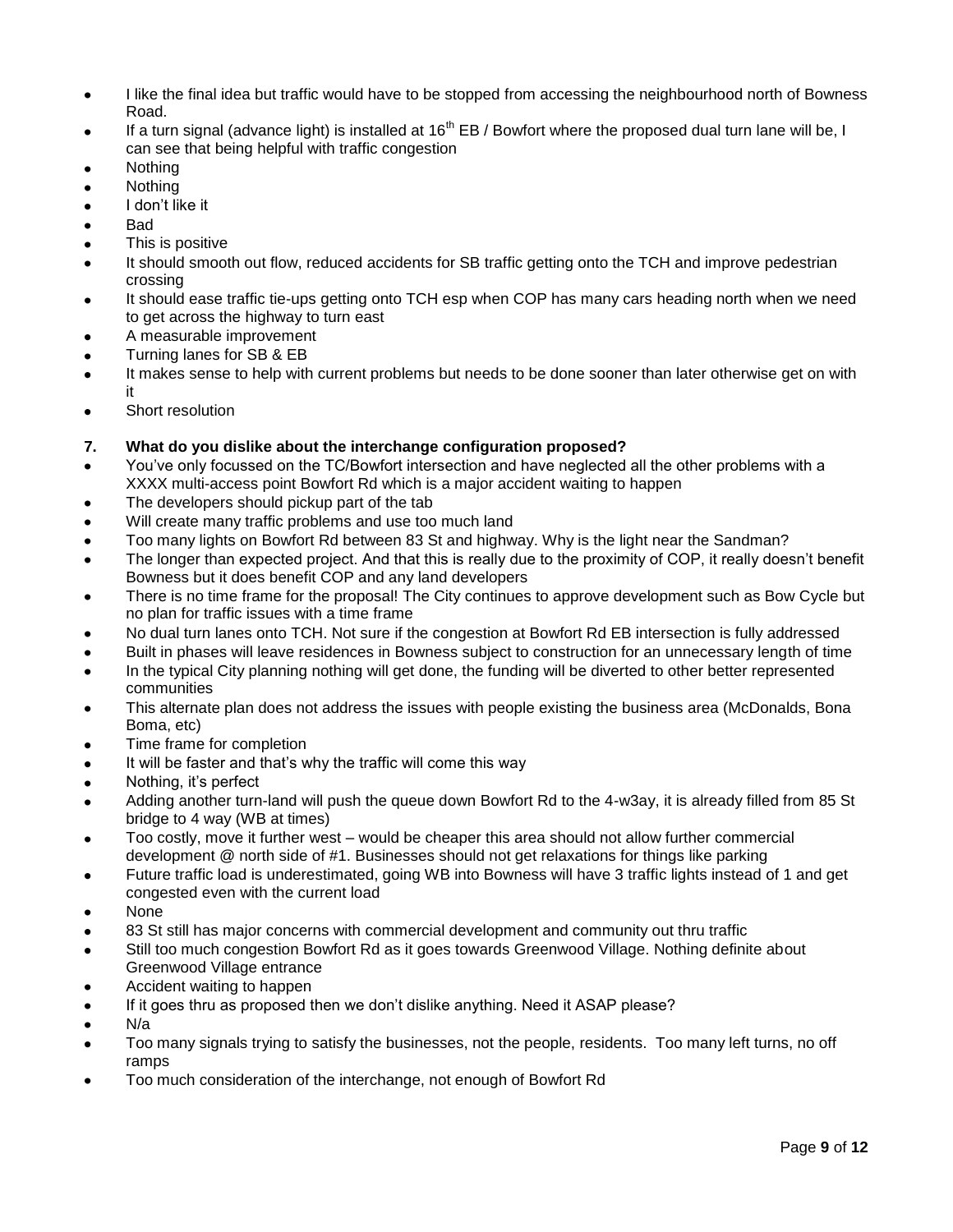- Still a patchwork fix to the big problem but understand funding is currently unavailable
- Nothing
- Taking too long to get going
- Possible affect (negative in nature) to business access traffic
- It will destroy existing business to delay traffic movement from Bowness to TCH
- Means congestion in Bowfort area and 83 St
- 3 lights to get out of Bowness, what were you thinking? Don"t you think people will take alternative routes?
- It provides unnecessary access to under developed roads in Bowness which is overload right now
- It is a large intersection downloading onto residential roads in Bowness that will not handle the load
- Increase traffic on Bowfort to Bowness Rd. Will in turn cause congestion @ 4 way stop currently Bowfort Rd / Bowness Rd
- I feel it's going to allow even more short cutters to access through our community
- Bad
- Phase 1 proposal. Invest that money into the overall project to better utilize the economics of Phase 2
- Would like to see it happen soon
- Not going far enough with the capital they have allocated to this interchange
- No define time line only a guess
- Traffic lights are staying
- The likely time to execution?
- **8. What other issues, concerns, or consideration do you think the revised interchange plan should take into account?**
- Why couldn"t 83 St be extended with an underpass to access the TCH and eliminate the need for two 90 degree bends?
- Where are the green lines for pedestrian corridors? They show up on your map legends but are not built into the plan. Cyclists and pedestrians need enough room and safety with some controlled and / or signed crossing areas over all the commercial area
- The XXXXX business area up at the top of the hill is a very dangerous setup. There needs to be better ways and safer ways of accessing the businesses
- Better sidewalk access along Bowfort Rd. This needs to be part of the Immediate plan not waiting for someday
- The more lights that are installed on accesses to XXXX roads will cause more traffic to cut thru residential areas
- Not to construct until such time Nose Hill interchange on Stoney is complete. This will encourage use of Stoney Trail vs cutting through Bowness
- More efficient pedestrian / bike path along Bowfort Rd
- Revised interchange plan still needs to address traffic coming out of the businesses beside the Sandman. This roads needs to be extended behind the Sandman before existing onto Bowfort
- New developments will add load beyond what is being estimated. All one has to do is look at roads planned and delivered in the past 10 years – roads open and are immediately jammed
- Listen to the community equally not just the businesses interest because their interest is to bring more traffic. Residents want less traffic
- The city folk keep saying "wait I see approach" regarding development. Make the decision to halt development in that immediate area so someone can follow through on a plan
- Crosswalk with flashing lights on 83 St and 33 Ave
- I've said enough
- Bowness tradesman and residents will use Sarcee entrance and make traffic @ Catholic school intense
- Don"t like the idea of a temporary entrance to Greenwood being allowed unless you make a designated left turn lane
- More discussions with the residents of Bowness, not the communities who need TC traffic flow improved
- Need left-hand turn lane at bottom of Bowfort up to Greenwood Village please. Stop pizza trucks, etc and parking along Bowfort east behind the little strip mall by the storage unit and watching the exit onto that road by car wash, people finishing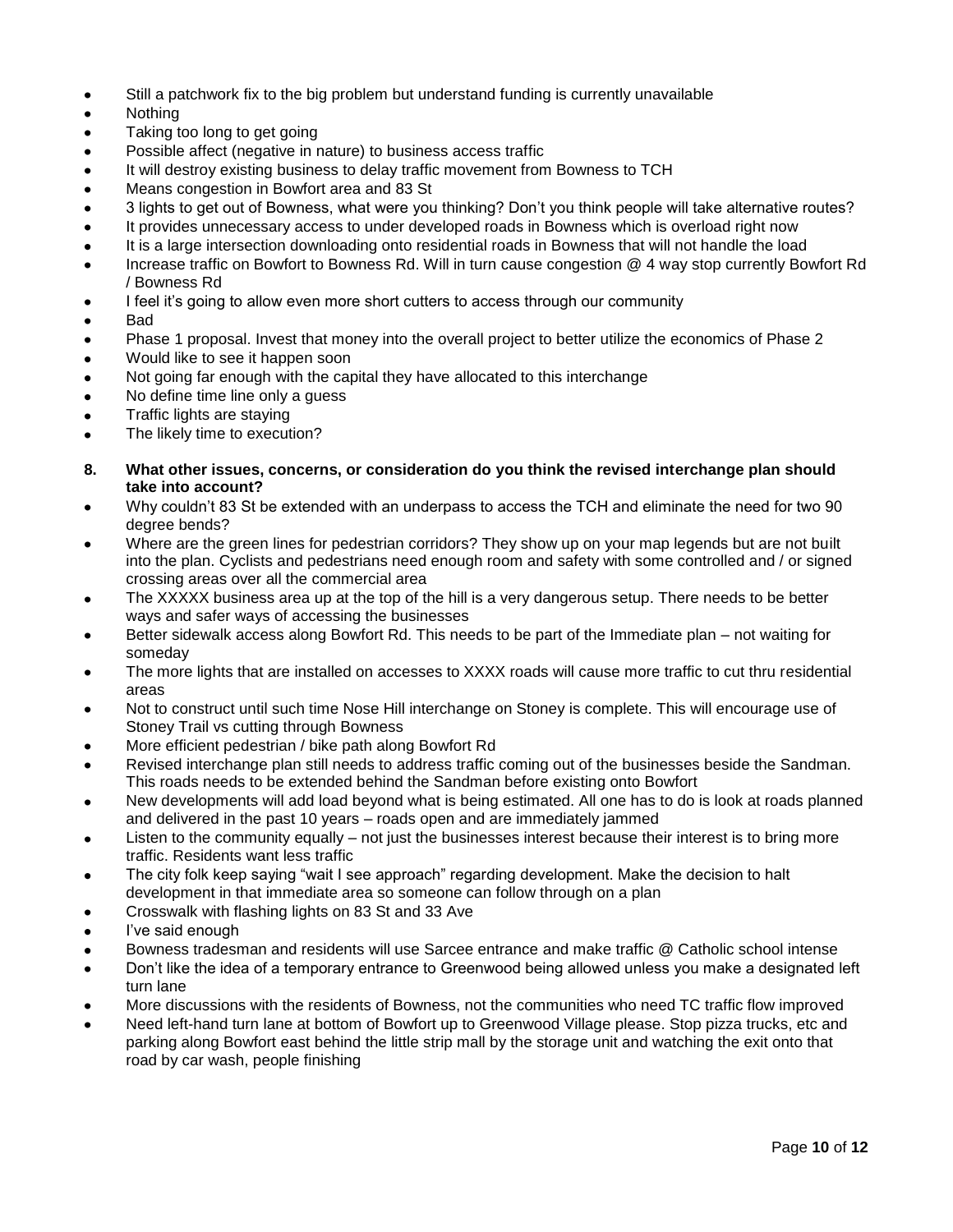- Instead of lights put in off ramp
- None
- Timing build now
- Too many turnoffs in a very short distance. The road is way to narrow. Changing the pedestrian walkway to the other side of Bowfort will not make a difference. A pedestrian overpass would be much safer
- Spend now this is one of the busiest intersections in the city and is one of the worst for backlog and safety issues
- I think more attention should be paid to community streets and see a difference between major roads and minor ones and close off some for traffic control
- Separate turn lane into Greenwood Village or advance light or 4 way stop with proper signage... if there isn"t enough budget for this at least put in "caution turning vehicles" signs
- There should be / must be an access to COP from Stoney Trail, much more feasible. Access COP from the west
- More access for Olympic Park and Stoney Trail further west
- Move the road out of COP and make no lights for Bowness to get out of community
- Safety for pedestrians, present road to Greenwood Village is hazardous and it exits on the corner, need separate lane
- Access to existing business outlets in the area and less traffic lights to speed rep traffic flow
- The existing bike/walk path south of Bowfort Rd is underutilized and with the recent development of Bow Cycle, more pedestrians are walking along the road (Bowfort) causing additional hazards to an already narrow steep road.
- Continue to ensure that non-residential traffic is reduced in the community with good planning as you are proposing to do
- Putting off implementing plans will only cost more in the long term
- Turn lights and effective (bright) pedestrian signals
- The least amount of disruption for Bownesians while constructing this interchange
- Interchange should be built and to help service COP a world class industry
- My concerns are the amount of traffic from Greenbriar; only time will tell and if there"s a problem guess who gets in trouble
- Crosswalk flashlights at 83 & 33Ave
- Leave Bowfort Rd alone
- Please do not build the 100M interchange, use the money to buy COP land and save on the upgrade need

## **10. What can we do differently to change your level of satisfaction with the aspects above?**

- Some confusion as to what plan posted would be followed and when the work would actually start
- Keep to one topic i.e. lights on Bowfort, not the future interchange
- Would like to meet with Transportation when available (Dennis Inglis, Melcor Developments Ltd., 403-808- 4006
- A reasonable estimate on construction
- The session time is held in the pm peak hour which is hard for people to get here on time
- I'd like area resident to be updated on how will you address pedestrian and cyclist concerns
- Add sidewalk dangerous to walk around 83/Bowfort
- Should have gone till later 8:30 ish
- Leave the turnoff from Highway 1 to Bowfort along and save the money to do that for the interchange plan
- More room to write up comments
- What does my alderman do? 16 years in this community and I haven't heard word one from him. Is he here just for looks? Holiday travel talk?
- Put out a notice to residents, not just land owners esp the trailer park
- The traffic coming out of Petr Can, mall and McDonalds onto Bowfort Rd going west just before Sandman will not get onto the turn lanes. We go out the back of McDonalds by the Sheraton
- More discussion on the whole plan, not just the band-aid solution for the Trans Canada. The community of Bowness cut thru and 83 St not being addressed and should be at this time with the master plan – why spend money now if just a quick fix for Trans Canada only
- Founds signs confusing as to what was actually only being done as temporary measure vs future plans. Representative were very nice and helpful
- Cancel and proceed when proper intersection can be funded